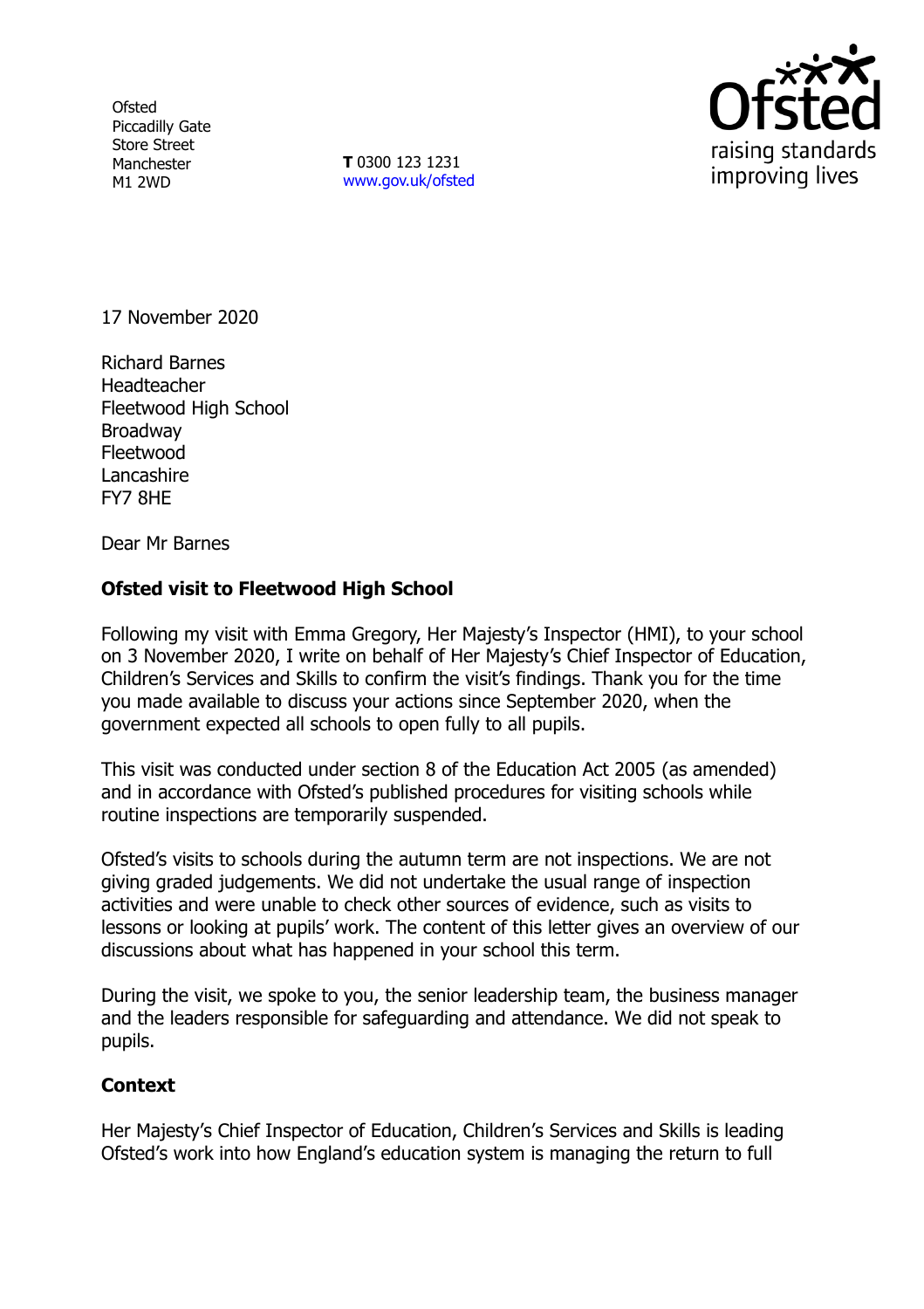

education for pupils, following an extended break in formal schooling due to the COVID-19 (coronavirus) pandemic.

In undertaking this focused work, HMI are visiting a broad range of schools. HMI will visit a sample of:

- approximately 1,200 schools across all Ofsted grades (outstanding, good, requires improvement and inadequate)
- maintained schools, academies and free schools, special schools and centres of alternative provision, including those in cities, and coastal, town or rural communities.

The information from this visit will feed into Ofsted's national reporting so that the insights can be shared with the government and the education sector. We did not find any significant concerns during the visit. In such a case, an inspection report would be published on our website and available to parents and carers.

We did not consider your response to COVID-19 during the spring and summer terms 2020, when the school was not open to all pupils.

## **From this visit, inspectors noted that:**

- You reopened the school to all pupils on 2 September 2020. All pupils are expected to attend full time. A very small number of pupils are currently on part-time timetables. The expectation is that they will attend full time soon.
- **Pupils' attendance is slightly lower than their usual attendance for this time of** the year. You and the staff team are working with families to support their children's return to school.
- Pupils in all year groups are studying their usual range of subjects. You told us that you have changed the order in which some topics are delivered in science. This is to ensure pupils can access practical equipment.
- Teachers have assessed pupils' new starting points in every subject. Teachers are using this information to make decisions about which topics should be taught next. Leaders have adapted the personal, social, health and economic education curriculum to prioritise pupils' mental health and well-being.
- You explained that teachers' checks on pupils' reading skills showed that some pupils in Year 7 are not reading as well as they usually do by the time they leave their primary school. Staff are providing additional support to help these pupils get back on track.
- In Years 7, 8 and 9, teachers have altered the curriculum in some subjects, such as history and geography. You believe this is helping pupils to catch up on the learning that they missed during the spring and summer terms. You